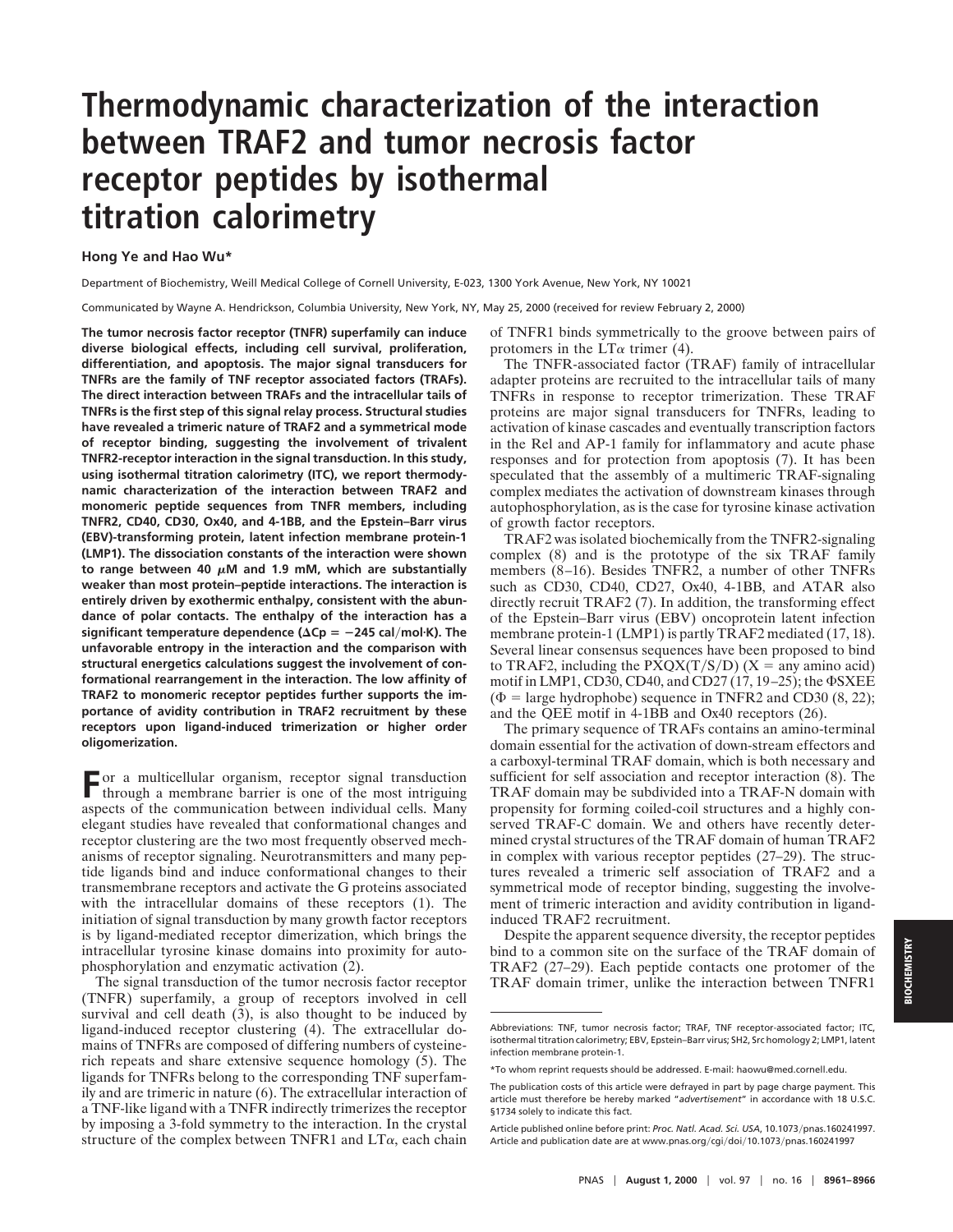and  $LT\alpha$ . A major portion of the receptor peptides exhibits an extended conformation and forms  $\beta$ -edge main chain hydrogen bonds with the TRAF domain structure. A core of four residues are highly conserved structurally, which are recognized by specific side chain pockets and hydrogen bonds. The structurebased sequence alignment has allowed a unification of existing TRAF2-binding sequences in TNFRs, giving rise to a major consensus motif of  $(P/S/T/A)X(Q/E)E$  (28). The EBVtransforming protein LMP1 exhibits a variation in its interaction with TRAF2, which forms an alternative TRAF2-binding motif of PXQXXD (28).

In this study, we report thermodynamic characterization of the solution interaction of TRAF2 with various monomeric receptor peptides using isothermal titration calorimetry (ITC). ITC has frequently been used for dissecting protein–peptide and protein– protein interactions, such as peptide recognition by Src homology 2 (SH2) and SH3 domains (30–32), and the T cell antigen receptor (TCR)-MHC interaction (33). It offers the direct determination of a complete thermodynamic profile of an interaction, including the free energy, the enthalpy, the entropy, and the heat capacity change (34). Our results revealed the extreme low affinity associated with the monomeric interaction and the potential conformational changes in the receptor peptides on binding. These results complement the earlier structural studies and provide further support on the importance of avidity in TRAF2 recruitment and signal transduction for the TNFR superfamily.

## **Materials and Methods**

**Protein Production and Purification.** The TRAF domain of human TRAF2 (residues 310–501) was expressed and purified similarly as described in the earlier structural studies (27, 28). The cDNA encoding human TRAF2 was purchased from the library of expressed sequence tags through Genome Systems (St. Louis). The DNA sequence for residues D310–L501 of human TRAF2 was amplified by PCR and inserted between the *Nco*I and the *Xho*I sites in the pET24D vector (Novagen). The construct contains an additional methionine residue at the amino terminus and residues EHHHHHH at the carboxyl terminus. Freshly transformed BL21 (DE3) cells were grown to  $OD_{600}$  0.5 at 37°C in LB media and induced with  $0.5$  mM isopropyl  $\beta$ -Dthiogalactoside (IPTG) at 20°C overnight. The cells were harvested and frozen at  $-80^{\circ}$ C.

The cell pellets were resuspended in 50 mM phosphate buffer at pH 8.0 plus 300 mM NaCl, 20 mM imidazole, 10 mM  $\beta$ -mercaptoethanol, and 20  $\mu$ M PMSF, and subsequently lysed by repeated bursts of sonication. After removing the insoluble materials by high-speed centrifugation, the soluble fraction of the cell lysate was filtered and loaded onto a Ni-nitrilotriacetic acid (NTA) agarose resin (Qiagen, Chatsworth, CA). The resin was washed thoroughly with 50 mM phosphate buffer at pH 6.0 and eluted with 200 mM of imidazole in the same buffer. The eluted fractions were further purified by gel filtration (Superose 12, Amersham Pharmacia) in 50 mM sodium phosphate, pH 7.5.

**Peptide Synthesis and Purification.** All peptides used in this study were chemically synthesized by the University of Maryland Biopolymer Core Facility with amino-terminal acetylation and carboxyl-terminal amidation to mimic the intact protein. They were purified by reverse phase HPLC using a C18 column (Vydac, Hesperia, CA) and lyophilized. The molecular mass of each peptide was verified by matrix-assisted laser desorption ionization time-of-flight (MALDI-TOF) mass spectrometry.

**Sample Preparation.** Purified TRAF domain of TRAF2 was concentrated by using Centricon 30 (Amicon). Chemically synthesized receptor peptides were dissolved at 10–20 mM concentrations in 50 mM sodium phosphate at pH 7.5. The protein and

peptides were dialyzed in the same beaker against 50 mM sodium phosphate at pH 7.5 for at least 2 days at 4°C to ensure buffer equilibration. Accurate concentrations of the protein and peptide samples after dialysis were determined by quantitative amino acid analysis.

**Isothermal Titration Calorimetry (ITC) Experiments.** The Micro Calorimetry System (Microcal, Amherst, MA) was used to perform the ITC measurements for the interaction between the TRAF domain of TRAF2 and six receptor peptides. Titration experiments were performed at 20°C for determination of binding enthalpy and affinity, and at 10°C, 20°C, and 30°C for determination of heat capacity ( $\Delta C$ p). Each peptide ligand was injected into the 1.3-ml sample cell containing either the TRAF2 protein or buffer alone in  $2$ - to 6- $\mu$ l volumes at 4-min intervals. Approximately 20 to 45 injections were titrated for each measurement. These titration data were analyzed by the ORIGIN data analysis software (Microcal Software, Northampton, MA). The heat of dilution obtained from injecting a ligand into buffer was subtracted before the fitting process. Nonconstraint fitting was performed for the interaction of TRAF2 with CD40, CD30, and Ox40 peptides, in which the directly measured heat changes on addition of small volumes of each ligand permit extraction of the enthalpy  $(\Delta H)$ , the binding affinity  $(K_a)$ , and the stoichiometry (*N*) of the interaction (34). The accuracy of each  $\Delta H$ ,  $K_a$ , and *N* determination was estimated from the fitting error of nonlinear least squares. The remaining thermodynamic parameters, including the binding free energy  $(\Delta G)$  and the entropy  $(\Delta S)$  of the interaction were calculated by using the relationship

$$
\Delta G = \Delta H - T\Delta S = -RT \ln K_{\rm a}
$$

where *T* is the absolute temperature and *R* is the gas constant. For the weaker interactions of TRAF2 with peptides from TNFR2, 4-1BB and LMP1, an accurate determination of enthalpy and binding stoichiometry were not possible because of the low protein concentrations used in the experiments, in comparison with the binding constants. To obtain a realistic binding affinity from these data, constraint fitting was performed at two extreme stoichiometry values of 0.5 and 1.5. The differences on extracted  $K_a$  and the associated errors were both used to obtain the average  $K_a$  and the deviation.

**Structural Energetics Calculations.** Structure-based calculations were based on previously published formulations using changes in polar and apolar surface area on binding (35, 36).

## **Results and Discussion**

We used ITC to characterize the interaction between TRAF2 and TRAF2-binding peptides from representative members of the TNFRs, including TNFR2, CD40, CD30, Ox40, and 4-1BB, as well as the EBV oncoprotein LMP1 (Fig. 1). In most cases, the exact peptides have also been used successfully to obtain crystals with the TRAF domain of TRAF2. The CD30 peptide used in the ITC measurement has three additional residues at the amino terminus, compared with that used in crystallization; these three residues do not contact TRAF2 (28). Because the thermodynamic property of an interaction often reflects its structural characteristic, the availability of these crystal structures provides a unique opportunity for us to correlate the structures with the thermodynamic measurements and to infer further understanding of the interaction.

**Low-Affinity Interaction.** The heat release during the titration of receptor peptides into a TRAF2 solution exhibited excellent agreement with ideal binding (Fig. 2), indicating the presence of a single type of binding sites and the lack of cooperativity in the interaction. All titration experiments were performed under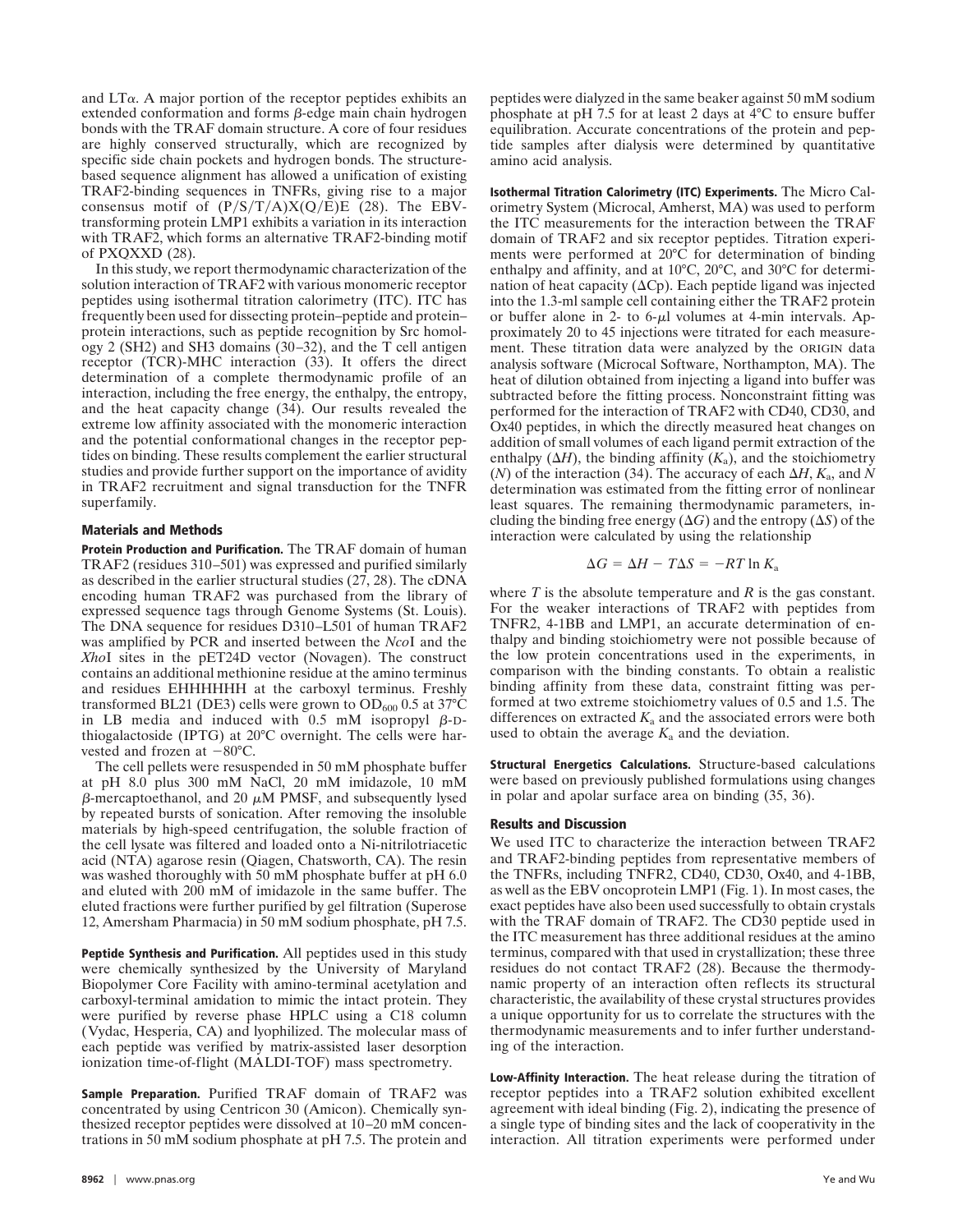A.  $P_{-4}P_{-3}P_{-2}P_{-1}P_0P_1P_2P_3P_4P_5P_6$ PFSKEEC<br>MLSVEEE<br>PVOET<br>PIOEE<br>GAAQEE hTNF-R2 (422-428) SDV ML  $hCD30(576-583)$ G  $hCD40(250-258)$ L H G C OPVTOEDG  $hOx 40(262-266)$ m4-1BB (231-236) **Major Consensus** PS/T/A x O/EE hLMP1 (204-210) **PQQATDD Minor Consensus** P x Q x x D B.  $_{\rm P_0}$ **Major Consensus**  $P/S/T/A$  $Q/E$ small buried pocket 1 Ser-OH Arg and Tyr 3 Ser-OH **Minor Consensus**  $\mathbf{x}$  $\Omega$ D x x  $P_{-2}$  $P_0$  $P_3$ 

**Fig. 1.** Peptide sequences used in the ITC analysis. (*A*) Structure-based sequence alignment of receptor peptides and the two consensus motifs. Three residues at the N terminus of CD30 and eight residues at the C terminus of CD40 were not observed in the crystal structures. (*B*) A schematic representation of the interactions between major side chains of each motif and TRAF2.

high ratios of peptide-to-protein concentrations. This increased the sensitivity of the experiments while reducing the demand on protein concentrations, which are limited by the yield, solubility, and stability of the TRAF2 protein. The heat of peptide dilution was measured by titrating each peptide into buffer alone. This was generally small and subtracted from each binding titration curve. The measured dissociation constants  $(K_d)$  were in the range of  $40-60 \mu M$  for the CD30, the Ox40, and the CD40 peptides, and in the range of 0.5–1.9 mM for the TNFR2, the mouse 4-1BB, and the LMP1 peptides (Table 1). The  $K_d$  values for CD30, CD40, and Ox40 are within the ideal range for study by ITC. However, the measurements on the weak interactions of TRAF2 with TNFR2, m4-1BB, and LMP1 peptides were only made possible by significantly increasing both protein and peptide concentrations (Table 1).

Three of the receptor peptides (those from CD30, Ox40, and CD40) exhibit the highest affinity to TRAF2 with dissociation constants of 40, 50, and 60  $\mu$ M, respectively (Table 1). The ability of the short five-residue peptide of Ox40 to confer an affinity to TRAF2 as high as the longer peptides is consistent with the structural observation that a core of five residues appears to dominant the interaction with TRAF2 (28). The CD40 and Ox40 peptides contain the most prevalent TRAF2-binding sequence PXQE (positions  $P_{-2}$  to  $P_1$ ), which is a subset of the major TRAF2-binding consensus sequence  $(P/S/T/A)X(O/E)E$ . The CD30 peptide, on the other hand, contains the SXEE (positions  $P_{-2}$  to  $P_1$ ) subset of the major TRAF2-binding motif (28). Although Pro is by far the most frequently observed residue at the  $P_{-2}$  position, the substitution to Ser in CD30 does not decrease the affinity of the peptide to TRAF2. Similarly, the difference between Gln and Glu at the  $P_0$  position does not result in differential affinities, even though structurally the Glu side chain can make only one hydrogen bond to TRAF2 whereas the Gln side chain may possibly make three hydrogen bonds with three Ser residues of TRAF2. The solvent exposure of these potential hydrogen bonds may decrease their contribution to the overall binding energy because the alternative interactions with solvent may also be favorable.

The receptor peptides from TNFR2 and mouse 4-1BB exhibit



A

**Fig. 2.** Representative titration data analysis. ITC data for titrating the CD40 peptide (*A*) and the LMP1 peptide (*B*) into the solutions containing the TRAF domain of TRAF2 are shown. A total of 20 and 45 injections were performed respectively for the CD40–TRAF2 and LMP1–TRAF2 interactions.

affinities to TRAF2 that are approximately an order of magnitude lower than the receptor sequences from CD30, CD40, and Ox40. The mouse 4-1BB peptide has an Ala at the  $P_{-2}$  position instead of the more favorable Pro or Ser (Fig. 1). The Ala side chain appears to be too small for the  $P_{-2}$  pocket on TRAF2 for optimal interaction, as suggested by the crystal structure of the complex. The corresponding human sequence has a Thr at this position and may confer higher affinity to human TRAF2 than the mouse homologue. It is not clear from structural observations why the TNFR2 peptide possesses much lower affinity than the homologous CD30 peptide, both of which belong to the SXEE subset of the major TRAF2-binding motif. One possibility would be that the  $P_{-1}$  residue in CD30 (Val) is more preferred than the corresponding residue in TNFR2 (Lys), even though no strict consensus is observed at this position. Consistent with this hypothesis, the TRAF2 surface that contacts the  $P_{-1}$  side chain is rather hydrophobic.

The human EBV LMP1 peptide, bearing the minor consensus sequence PXQXXD, exhibits the lowest affinity measured in our ITC experiments. It is possible that this alternative motif confers weaker affinity to TRAF2. The major structural difference between the two TRAF2-binding motifs resides on the last acidic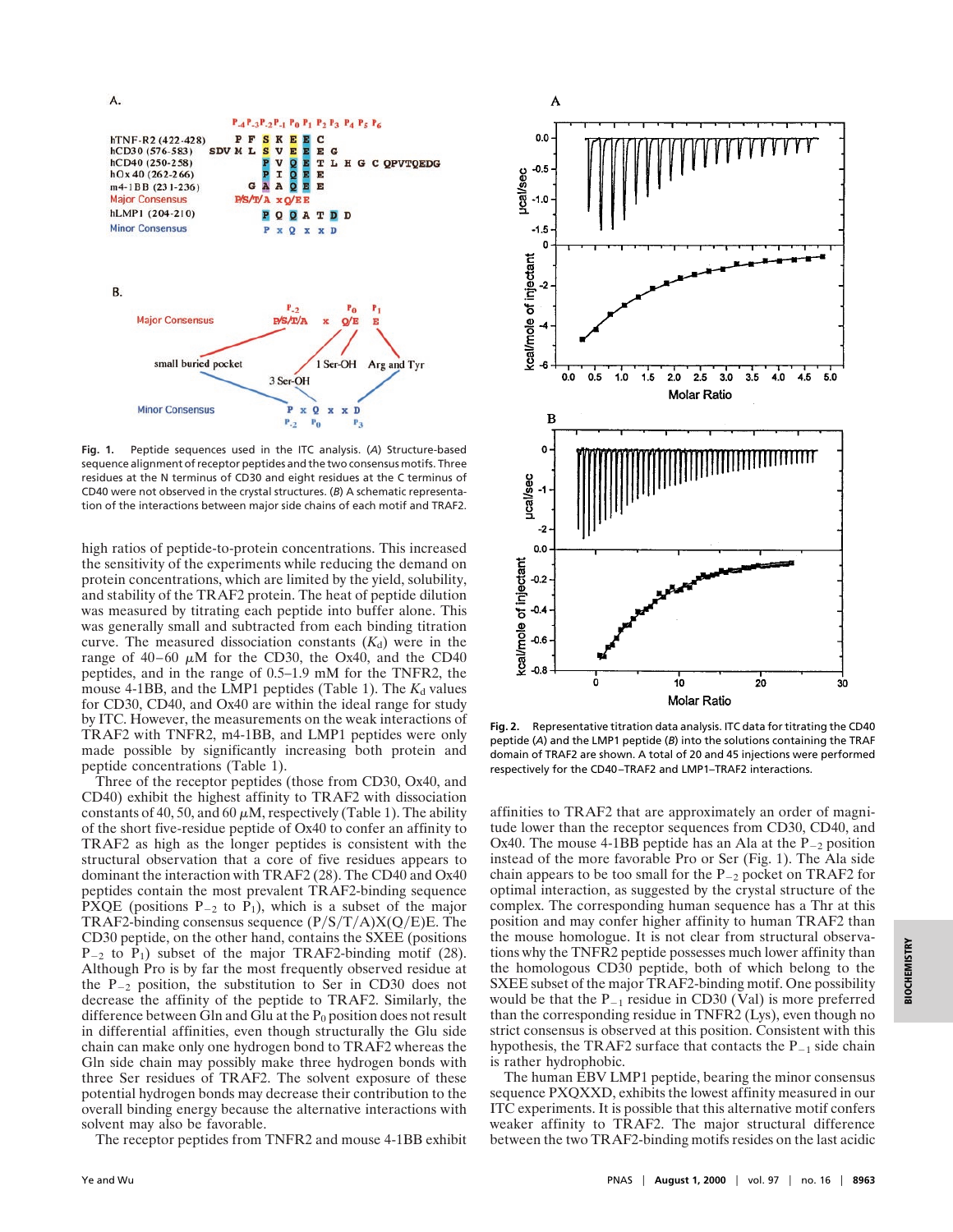**Table 1. Thermodynamic parameters in the interaction between TRAF2 and receptor peptides as measured by ITC**

| Receptor peptide | Sequence          | T, °C | $K_a$ , 10 <sup>3</sup> $\cdot$ M <sup>-1</sup> | $K_{\rm dr}$<br>mM | $\Delta G$ ,<br>kcal/mol | ΔH,<br>kcal/mol | $-T\Delta S$ ,<br>kcal/mol | N                | Ligand,<br>mM | Protein,<br>mM |
|------------------|-------------------|-------|-------------------------------------------------|--------------------|--------------------------|-----------------|----------------------------|------------------|---------------|----------------|
| hCD30 (573-583)  | SDVMLSVEEEG       | 20    | $28.5 \pm 3.5$                                  | 0.04               | $-5.97$                  | $-14.0 \pm 0.8$ | 8.03                       | $0.86 \pm 0.05$  | 6.7           | 0.056          |
| hCD40 (250-266)  | PVQETLHGCQPVTQEDG | 20    | $15.9 \pm 1.5$                                  | 0.06               | $-5.63$                  | $-9.5 \pm 1.0$  | 3.87                       | $1.1 \pm 0.1$    | 5.9           | 0.056          |
| hOX40 (262-266)  | <b>PIOEE</b>      | 20    | $20.8 \pm 2.5$                                  | 0.05               | $-5.78$                  | $-13.0 \pm 0.9$ | 7.22                       | $0.86 \pm 0.07$  | 12.9          | 0.056          |
| hTNFR2 (420-428) | <b>OVPFSKEEC</b>  | 20    | $1.76 \pm 0.04 -$<br>$2.0 \pm 0.05*$            | $0.5*$             | $-4.35$                  | ND.             | ND.                        | ND.              | 9.7           | 0.16           |
| m4-1BB (231-236) | <b>GAAOEE</b>     | 20    | $0.91 \pm 0.014 -$<br>$1.11 \pm 0.011*$         | $1.0*$             | $-3.96$                  | <b>ND</b>       | <b>ND</b>                  | <b>ND</b>        | 13.4          | 0.16           |
| hLMP1 (204-210)  | <b>POOATDD</b>    | 20    | $0.50 \pm 0.017$ -<br>$0.55 \pm 0.019*$         | $1.9*$             | $-3.62$                  | <b>ND</b>       | <b>ND</b>                  | <b>ND</b>        | 17.2          | 0.16           |
| hCD30 (573-583)  | SDVMLSVEEEG       | 10    | $36.0 \pm 5.0$                                  | 0.03               | $-5.90$                  | $-11.5 \pm 0.5$ | 5.60                       | $0.63 \pm 0.02$  | 6.7           | 0.28           |
| hCD30 (573-583)  | SDVMLSVEEEG       | 20    | $23.7 \pm 2.0$                                  | 0.04               | $-5.86$                  | $-14.9 \pm 0.7$ | 9.04                       | $0.63 \pm 0.02$  | 6.7           | 0.28           |
| hCD30 (573-583)  | SDVMLSVEEEG       | 30    | $14.4 \pm 0.4$                                  | 0.07               | $-5.76$                  | $-16.4 \pm 0.2$ | 10.64                      | $0.62 \pm 0.006$ | 6.7           | 0.28           |

 $K_{a}$ , association constant;  $K_{d}$ , dissociation constant; h, human; ND, not determined.

 $*$ The ranges of  $K_a$  for these three receptor peptides were determined at  $N = 0.5$  and  $N = 1.5$ . The corresponding  $K_d$  is calculated from the median value of the  $K_a$  range.

residue in each motif. Whereas both residues (E or D) form hydrogen-bond and salt-bridge interactions with R393 and Y395 of TRAF2, the different positions of these residues in each motif lead to different interaction geometries and potential differences in the effectiveness of the interaction. LMP1 constitutively engages TRAFs through aggregation of its transmembrane domain, leading to persistent NF-kB activation and growthtransformation effects (19). Interestingly, most of the simian EBV LMP1 sequences contain the major consensus sequence motif rather than the minor consensus motif in human LMP1. It is likely that the constitutive clustering of LMP1 through membrane patching is sufficient to engage TRAFs regardless of its weak monovalent affinity.

In addition to LMP1, the TRAF-signaling modulator I-TRAF/TANK (37, 38) also contains the minor consensus sequence for TRAF2-binding (28). Sequence analysis suggests that this protein may have an oligomeric structure and therefore may be able to interact with TRAFs in the latent state. On ligand treatment, the trimerized receptors bearing the major consensus sequences will likely compete off the binding of I-TRAF/TANK, releasing its inhibitory effect on TRAFs.

A recent characterization by surface plasmon resonance of the interaction between TRAF2 and monomeric full-length cytoplasmic domain of CD40 gave rise to a dissociation constant of 30  $\mu$ M (39), similar to the 60  $\mu$ M dissociation constant derived from our ITC measurement on a CD40 peptide (Table 1). The agreement further confirms that TRAF2-receptor interactions are mediated by short linear sequences. The slight difference between the two methods may reflect potential avidity effects on the binding of trimeric TRAF2 to a CD40-coupled chip in the surface plasmon resonance experiment. ITC, on the other hand, involves only solution phase and is in theory most suitable for measuring monomeric interactions between binding partners.

In general, these affinities between TRAF2 and monomeric TNFR peptides are weaker than most of the known protein– peptide interactions involved in signal transduction (40). The ranges of affinity between SH2 and phosphotyrosine peptides are mostly at least 10- to 100-fold higher than those observed here for TRAF2. Some of the weak SH2-peptide interactions have similar affinity to the TRAF2–peptide interactions; these peptides, however, are not recognized by SH2 *in vivo* (31). The low affinity of TRAF2 to monomeric receptor peptides supports the importance of avidity in TRAF2 recruitment and signal transduction.

**Thermodynamics of the Interaction.** The ITC measurements showed a variable range of enthalpy components (between  $-9.5$ )

and  $-14.0$  kcal/mol) and entropy components ( $-T\Delta S$  between 3.9 and  $8.0$  kcal/mol) in the interaction of TRAF2 with the series of receptor peptides (Table 1). The invariably observed favorable enthalpies and unfavorable entropies indicate that the interactions are energetically driven by exothermic enthalpy. This enthalpically driven interaction is in contrast to most protein–protein interactions, which possess favorable entropy because of the similarity of many protein interfaces to the interiors of proteins (41).

The enthalpy of the interaction showed a linear dependence with temperature, as measured for the TRAF2–CD30 interaction at 10°C, 20°C, and 30°C (Table 1 and Fig. 3). The heat capacity change,  $\Delta C$ p, determined from the slope of the fitted line, is  $-245$  cal/mol $K$ . This relatively large negative heat capacity change may be indicative of a specific interaction, even though the affinities of these monomeric interactions between TRAF2 and receptors are rather low. As suggested from thermodynamic studies of protein–DNA interactions, a nonspecific weak complex held together by electrostatic forces often exhibits little temperature dependence of enthalpy (42).

The favorable enthalpy may arise from the significant number of polar interactions, including main chain hydrogen bonds, side chain hydrogen bonds, and salt bridges in the complex (27, 28).



Fig. 3. Heat capacity change  $\Delta$ Cp for the interaction between TRAF2 and CD30. The correlation coefficient of the fitting is 0.95, and the slope of the line,  $\Delta$ Cp, is  $-245$ cal/mol·K.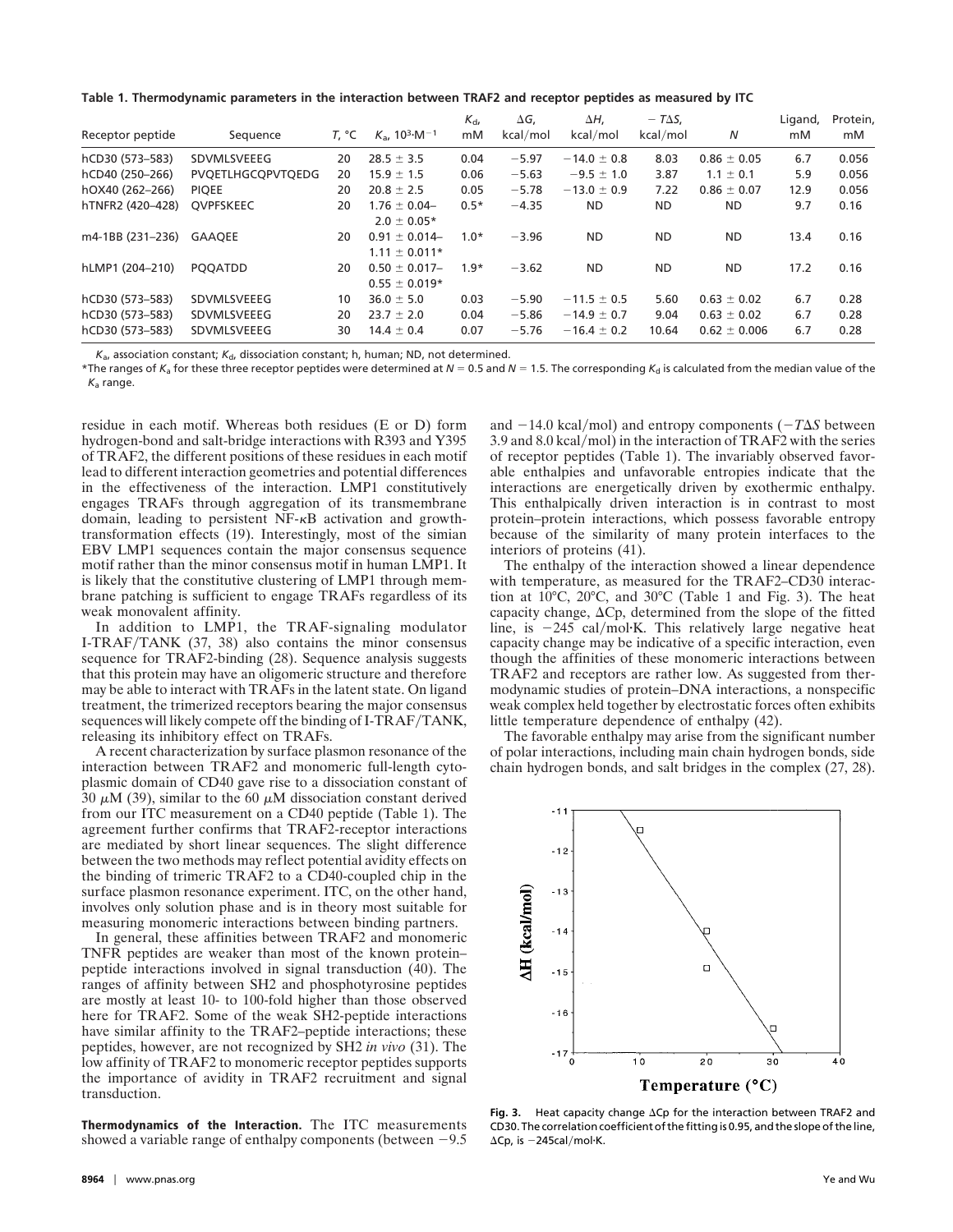**Table 2. Calculated structural energetics for the interaction between TRAF2 and the CD30 peptide at 20°C**

| Parameter                              | Calculated value |  |  |
|----------------------------------------|------------------|--|--|
| $\triangle$ ASA ( $\AA$ <sup>2</sup> ) |                  |  |  |
| Polar                                  | $-412$           |  |  |
| Apolar                                 | $-765$           |  |  |
| Total                                  | $-1,177$         |  |  |
| $\Delta$ Cp, cal/mol·K                 | $-236.6$         |  |  |
| $\Delta H$ , kcal/mol                  | 3.0              |  |  |
| $-\Delta S \cdot T$ , kcal/mol         |                  |  |  |
| Solvation                              | $-18.9$          |  |  |
| Conformation                           | 5.9              |  |  |
| Mix                                    | 2.3              |  |  |
| Total                                  | $-10.7$          |  |  |
| $\Delta G$ , kcal/mol                  | $-7.7$           |  |  |
| $K_{\rm d}$ , $\mu$ M                  | 1.8              |  |  |

The relatively large negative  $\Delta C$ p, on the other hand, also suggests the presence of significant hydrophobic component in the interaction. The observed unfavorable entropy appears to contradict the presumably favorable solvation entropy from the burial of hydrophobic surfaces. We suggest that the unfavorable entropy may be largely conformational. This conformational component of unfavorable entropy has been observed for the interaction between TCR and MHC peptides (33). Secondary structure predictions of cytoplasmic tails of most TRAFinteracting TNFRs suggest that these receptor tails do not have a preformed well-ordered three-dimensional structure. Rather, linear peptides from localized regions of the receptors are responsible for TRAF2 interaction. These observations suggest that the peptides, or full-length receptors, are flexible before docking onto the protein and penalized by conformational entropy.

The availability of the crystal structural information permits a correlation of structural energetics with the experimental information (43). The interaction between TRAF2 and the CD30 peptide buries a total of 1177  $A^2$  surface area. Most of the surface area is apolar (765 Å<sup>2</sup>) rather than polar (412 Å<sup>2</sup>), even though there are no observable large hydrophobic surface patches. The current structural energetics formulations assume that the thermodynamic parameters, including  $\Delta H$ ,  $\Delta S$ , and  $\Delta C$ p, can be directly related to the surface area burial of polar and apolar groups (35, 36). Unexpectedly, the calculation for the TRAF2–CD30 interaction showed a poor agreement with experimental data (Tables 1 and 2), even though these formulations have been successfully used in predicting energetics of ligand binding in many cases (44, 45). The calculation suggests that the entropic change is the major contributor of the interaction. This predicted entropic contribution is in complete contrast with the actual interaction, which is enthalpy-driven. The  $\Delta$ Cp of the interaction is the only parameter that appears to be correctly predicted, perhaps out of coincidence.

We suggest that the gross deviation between the experimental observation and the calculation reflects the incorrect assumption that goes into the calculation for the TRAF2–CD30 interaction. Our structural studies have established that the TRAF2 structure does not undergo large conformational rearrangement on binding. However, the unbound state for the receptor peptide is entirely unknown and unlikely to be similar to the bound state because of its intrinsic flexibility. Therefore, the actual surface area changes on binding and the estimation of solvation and conformational entropy are likely to deviate significantly from the values obtained by assuming a rigid-body association. This deviation again suggests the involvement of conformational

changes and induced fit in the interaction between TRAF2 and receptor peptides.

**TRAF-Mediated Signal Transduction.** The dependence of TRAF recruitment on ligand-induced receptor oligomerization has been shown for several TNFRs including TNFR2, CD40, and  $LT\beta R$  (46–48) and is considered a common feature of the TNF receptor superfamily. The thermodynamic characterization of the interaction between TRAF2 and various receptor peptides has revealed the mechanism by which TRAFs respond to receptor oligomerization. The low-affinity nature of TRAF2 to monomeric receptors ensures that TRAFs do not interact with inactive receptors. Ligand binding brings receptors into proximity and provides an opportunity for trimeric TRAFs to engage in multivalent interactions. Both affinity and specificity of the interaction will be greatly amplified by the avidity contribution from this oligomeric association, transforming a low-affinity and somewhat promiscuous interaction into a tight and highly specific one.

Many of the TNF-like cytokine ligands are membrane bound and therefore may be capable of inducing membrane patching and higher order of receptor aggregation. Even though the minimal aggregation state of TRAF2 appears to be trimeric, higher orders of aggregation may be possible as well in response to the higher order of receptor aggregation. This higher order of aggregation would increase the avidity in the TRAF2–receptor interaction and the strength of the signal transduction. In keeping with this hypothesis, soluble trimeric CD40 ligand can be fairly inefficient in inducing CD40 signaling under certain circumstances, compared with cell-bound or crosslinked hexameric CD40 ligand (39). In addition, TNFR2 is mostly activated by membrane-bound form of TNF $\alpha$  (49). In some instances, multiple TRAF2-binding sequences in a single protein may also allow additional avidity from the interaction of TRAF2 with neighboring TRAF2-binding sites. Therefore, TRAF-mediated signal transduction may be modulated at several levels including affinity and avidity.

Even though that the intracellular domains of the TNFRs may contain up to several hundred residues, our structural studies suggest that the TRAF2-binding sites of these receptors are within a short stretch of linear sequences. Therefore, the affinities measured here between TRAF2 and short-receptor peptides should be representative of the interaction between TRAF2 and full-length receptors. For example, full-length CD40 (39) and the 17-residue CD40 peptide used in our study possess similar binding affinity to TRAF2. This 17-residue CD40 peptide has also been shown to bind TRAFs and activate NF- $\kappa$ B when linked immediately after the transmembrane domain of the CD40 receptor (37). In addition, it has been proposed that longer constructs, and possibly full-length LMP1, may possess comparable or lower affinity to TRAF proteins than the short peptide we used in the study (17).

It has been suggested that TRAF down-stream signaling may couple to a mitogen-activated protein kinase cascade involving kinases such as  $NF-\kappa B$ -inducing kinase (NIK) (50), MEK kinase-1 (MEKK1) (51), and apoptosis signal-regulating kinase-1 (ASK1) (52). The assembly of a multivalent TRAF signaling complex may result in activation of these kinases through an induced-proximity mechanism. This mode of intracellular signaling has frequently been used for enzymatic activation of receptor tyrosine kinases (2) and proposed for receptor-mediated caspase activation (53, 54).

**Implications in Designing TRAF Inhibitors.** TRAF2 may serve as a potential therapeutic target because of its role in inflammation and tumorigenesis. Several aspects of the interaction between TRAF2 and receptor peptides may assist the design of highaffinity TRAF2-binding ligands. First of all, the low-affinity